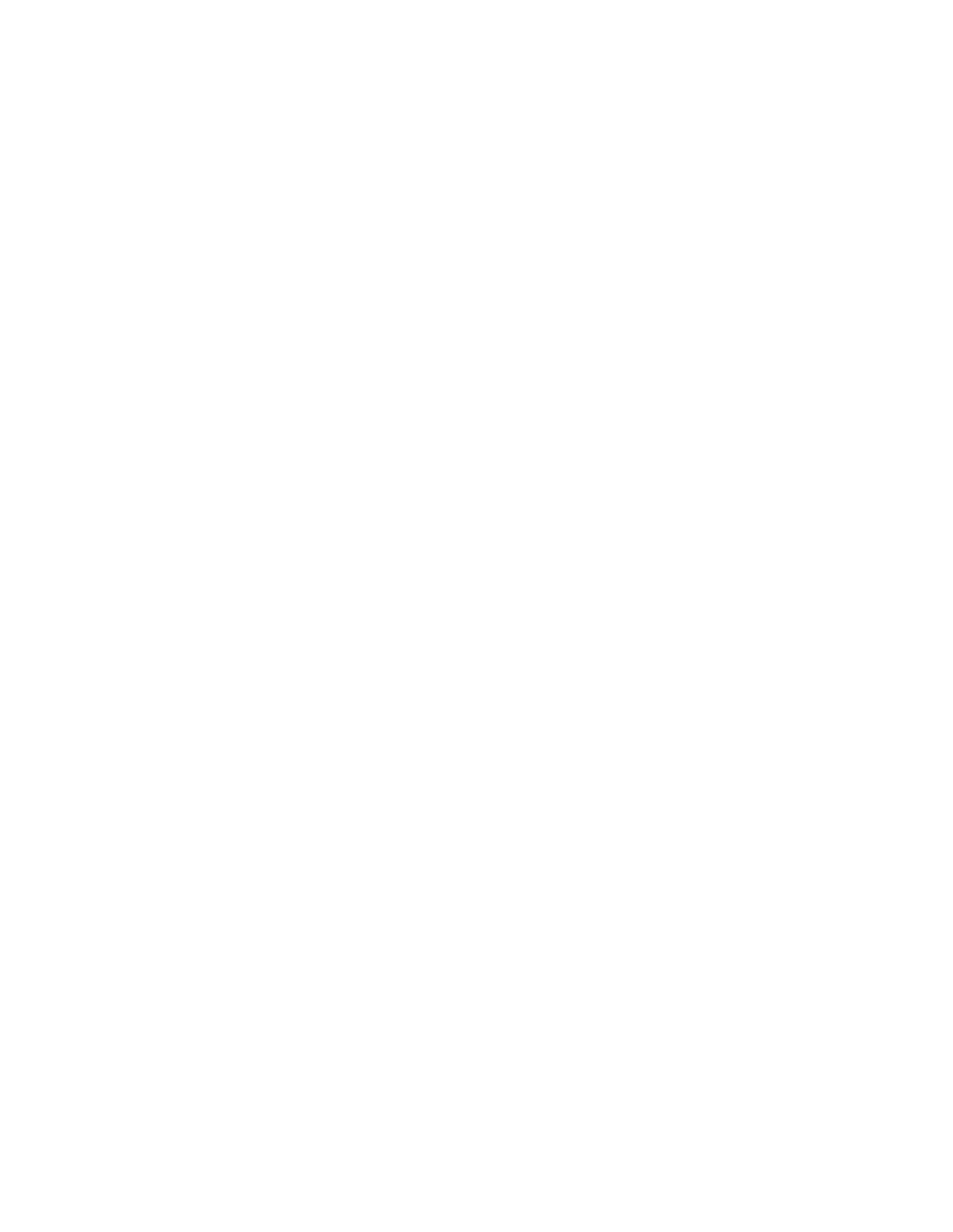### i **film**

### **RG**253 **Sheridan County**, **Nebraska**

### **ADDED ENTRIES:**

COUNTY GOVERNMENT--RECORDS AND CORRESPONDENCE MARRIAGES--NEBRASKA--SHERIDAN COUNTY PHYSICIANS--NEBRASKA--LICENSES--SHERIDAN COUNTY DENTISTS--NEBRASKA--LICENSES--SHERIDAN COUNTY EMBALMERS--NEBRASKA--LICENSES--SHERIDAN COUNTY NURSES--NEBRASKA--LICENSES--SHERIDAN COUNTY OPTOMETRISTS--NEBRASKA--LICENSES--SHERIDAN COUNTY MAPS--NEBRASKA--SHERIDAN COUNTY School Dist. #121. Sheridan County, Neb.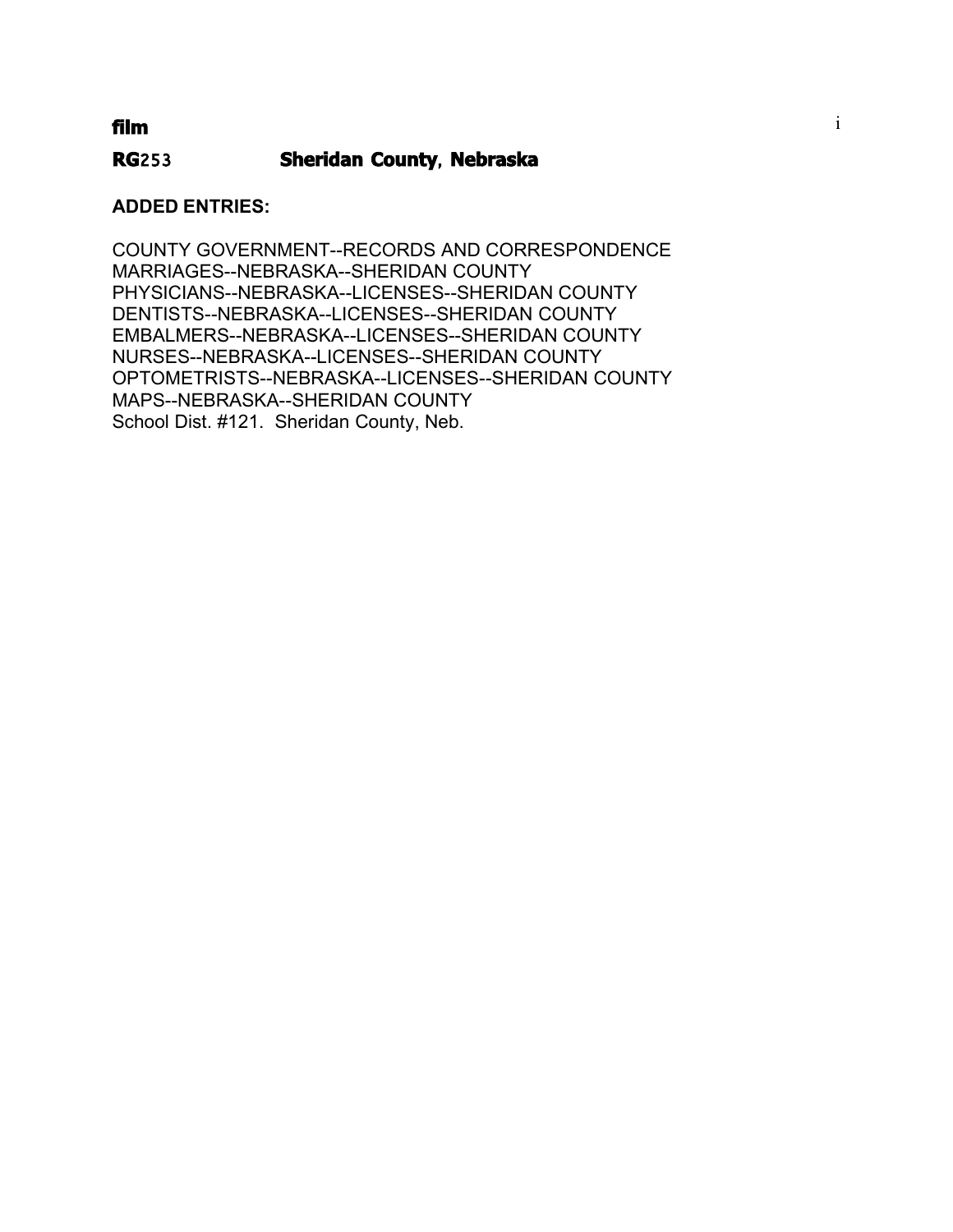### **film** 2

#### **RG**253 **Sheridan County**, **Nebraska**

6) County Court, 1885-1912; 7) District Court, 1907-1963; 8) Superintendent of Schools (no records); and 9) School District Records, 1899-1915.

Subgroup One, County Assessor, consists of microfiche of county personal property and real estate alpha tax rolls, 1988-1998. There are also twelve reels of security microfilm containing aerial photos & appraisal cards for the office of county treasurer, n.d.

Subgroup Two, County Treasurer, exists only on seventy reels of security microfilm. Records consist of Tax Lists, Personal & Real Estate, 1886-1900 (10 reels); Real Estate Tax Lists, 1901-1970 (39 reels); Town & Lot Tax Lists, 1918-1970 (14 reels); Special Assessment Records Bks 1 & 2 n.d. (1 reel); School Land Records, Bks 1-5 (1 reel); General Ledgers, Bks 6-8 (1 reel); and 1971 Personal, Real Estate & Town Lots Tax Lists (1 reel). These records were microfilm by the county in 1972 under RMA580.

Subgroup Three, County Board of Commissioners, consists of the proceedings of the board, 1885-1973 on five reels of 35mm microfilm produced by the county in 1972-1973. Duplicate copies of this film was made for the reference room.

Subgroup Four, County Clerk, is arranged into two series: 1) Marriage Records, 1885-1945; 2) Professional Registers, 1886-1930. The marriages of the county were microfilmed by the Genealogical Society of Utah in 1997. The microfilm has not as yet been duplicated (2000) for the reference room. Series Two, Professional Registers consists of registers for the practice of the healing arts, 1886-1926 and can be found as item #3 on reel 1A.

Subgroup Five consists of an atlas for Sheridan County, 1909-1918, with property owners listed and photographs. The atlas is on part of a reel from SG3, County Board, reel 4. The bulk of Deed Records for the county are on security microfilm, 1885-current, including numerical indices, deed records and indexes, mortgage records and indices, miscellaneous record and indices.

The archives holds only two volumes for Subgroup Six, County Court. They are microfilmed as item #1 on reel #1A and are county court dockets A & B, 1885-1912. County Court records are stored on security microfilm.

The State Archives does not have the records of the county district court, subgroup seven, including naturalization records, civil or criminal case files. There are only two jury lists on reel #1A for the years 1907-1963. Records of the district court are stored on security microfilm.

There are no records for Subgroup Eight, Superintendent of Schools. The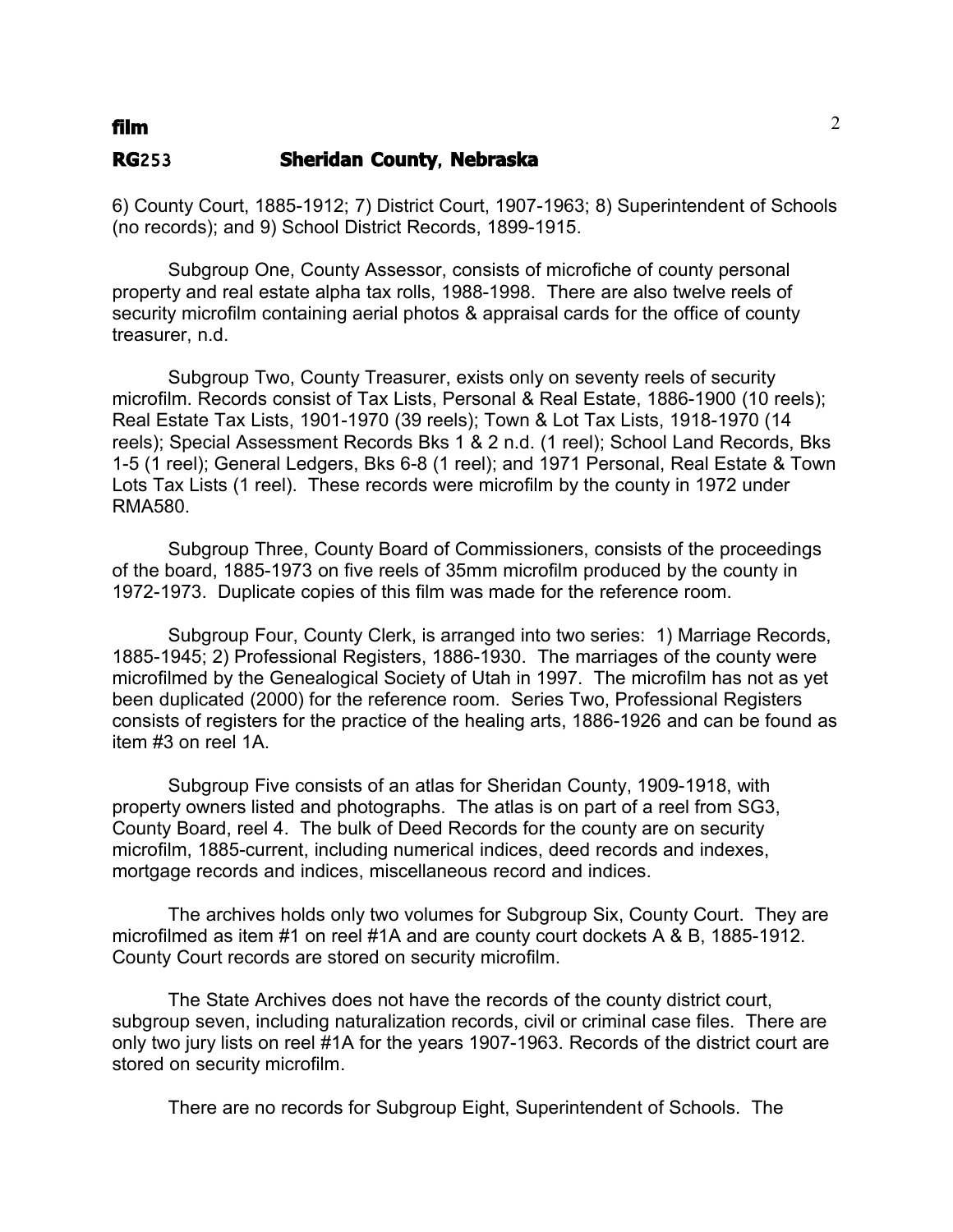### **RG**253 **Sheridan County**, **Nebraska**

school census is held at the county courthouse.

Subgroup Nine, School District Records, are arranged into one subgroup: 1) School District #121, 1899-1915. These records can be found on reel #1A at the end of the reel.

### **DESCRIPTION**

film **SUBGROUP ONE COUNTY ASSESSOR, 1984-1999** 

### **SERIES ONE PERSONAL PROPERTY & REAL ESTATE TAX ROLLS, 1984-99**

Contact Curator for access to these records

film **SUBGROUP TWO COUNTY TREASURER, 1886-1971** 

Records of this subgroup exist on security microfilm. Contact Curator for access to these records.

film

**SUBGROUP THREE COUNTY BOARD OF COMMISSIONERS, 1885-1973** 

#### **film**

## **SERIES ONE COUNTY BOARD PROCEEDINGS, 1885-1973**

V.01 � Proceedings, Bk A (indexed), pp. 1-473 Sept. 15, 1885 - May 31, 1892 V.02 Proceedings, Bk B, pp. 2-613 June 14, 1892 - January 8, 1902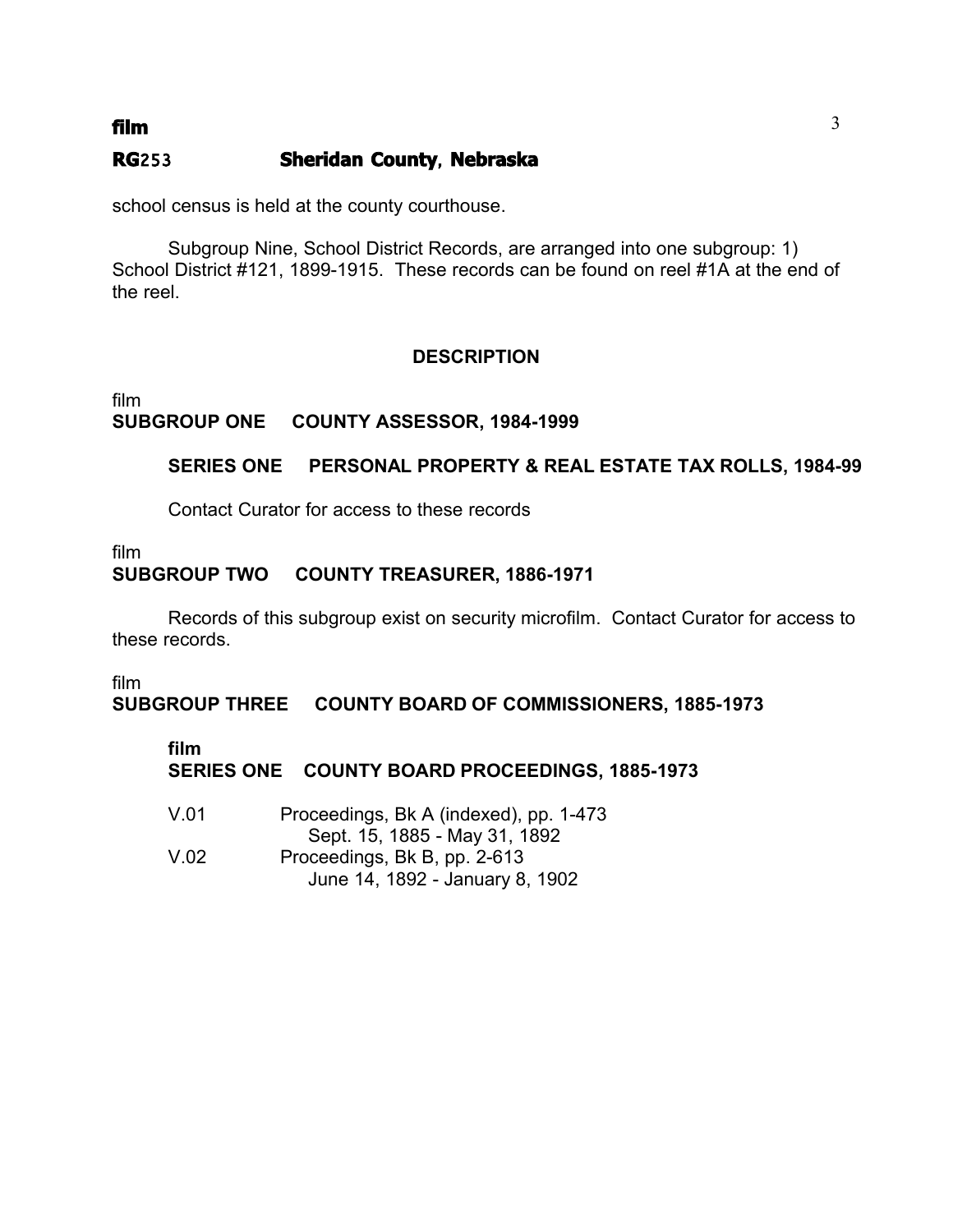**film**

### **SUBGROUP THREE COUNTY BOARD OF COMMISSIONERS (cont)**

### **film** �

## **SERIES ONE COUNTY BOARD PROCEEDINGS (cont)**

| V.03 | Proceedings, Bk C, pp. 1-457<br>Jan. 9, 1902 - Mar. 30, 1911  |
|------|---------------------------------------------------------------|
| V.04 | Proceedings, Bk D, pp. 1-676<br>Jan. 3, 1912 - Apr. 2, 1925   |
| V.05 | Proceedings, Bk E, pp. 1-672<br>May 4, 1925 - Mar. 18, 1935   |
| V.06 | Proceedings, Bk F, pp. 1-687<br>Apr. 15, 1935 - Apr. 26, 1949 |
| V.07 | Proceedings, Bk G, pp. 1-500<br>May 3, 1949 - Nov. 26, 1957   |
| V.08 | Proceedings, Bk H, pp. 1-698<br>Feb. 3, 1961 - Sept. 29, 1969 |
| V.09 | Proceedings, Bk I, pp. 1-560<br>Oct. 3, 1969 - Dec. 31, 1971  |
| V.10 | Proceedings, Bk J, pp. 1-153<br>Jan. 7, 1972 - July 7, 1973   |

#### **film**

### **SERIES ONE COUNTY BOARD PROCEEDINGS - MICROFILM RECORD MP0387 (1972)**

| Roll #1<br>1563 pp. | County Board Proceedings, Bk A (indexed)<br>p.3 - September 15, 1885 (1st meeting) |
|---------------------|------------------------------------------------------------------------------------|
| 791 frames          | thru                                                                               |
| SF copy             | County Board Proceedings, Bk C                                                     |
| AR #124             | p.457 - March 30, 1911                                                             |
| Diazo neg.          |                                                                                    |
| SF06638             | NOTES: Vol. A, pp. 1-2 are missing<br>Vols. B-C have no index                      |
| Roll #2             | County Board Proceedings, Bk C cont.                                               |
| 1453 pp.            | p.456 - March 30, 1911 cont.                                                       |
| 735 frames          | thru                                                                               |
| SF copy             | County Board Proceedings, Bk F                                                     |
| AR #125             | p.65 - August 17, 1936                                                             |
| Diazo neg.          | cont. to next reel                                                                 |
| SF06639             |                                                                                    |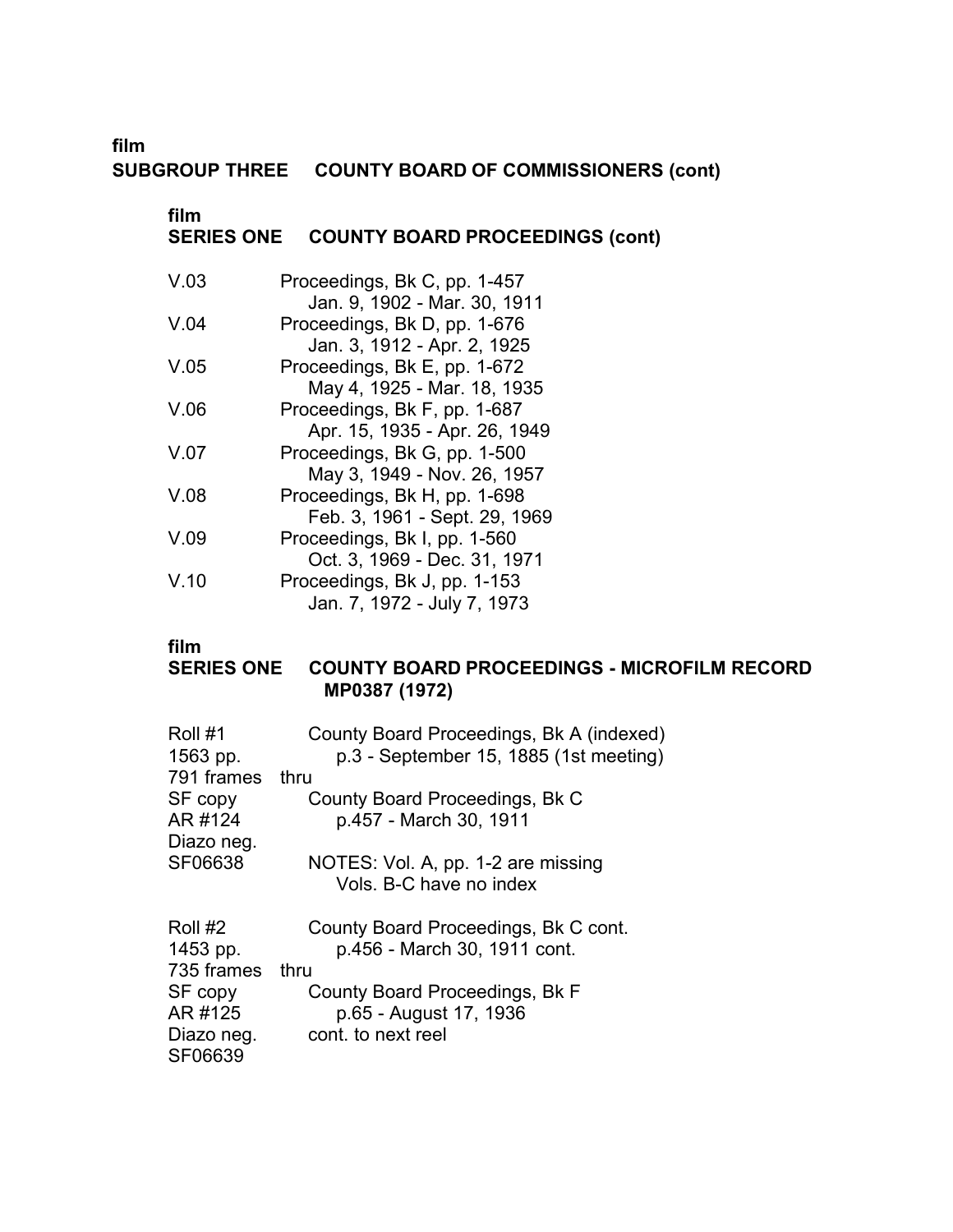**film SUBGROUP THREE COUNTY BOARD OF COMMISSIONERS (cont)**

## **film SERIES ONE COUNTY BOARD PROCEEDINGS - MICROFILM RECORD**

| Roll #3<br>1434 pp.<br>724 frames<br>SF copy<br>AR #126<br>Diazo neg.<br>SF06640 | County Board Proceedings, Bk F cont.<br>p.65 - August 17, 1936<br>thru<br>County Board Proceedings, Bk H<br>p.95 - September 26, 1962<br>NOTE: Vol. G begins with insert, organization<br>of Mirage Flats Irrigation Dist., May 3, 1949 |
|----------------------------------------------------------------------------------|-----------------------------------------------------------------------------------------------------------------------------------------------------------------------------------------------------------------------------------------|
| Roll #4<br>1209 pp.<br>608 frames<br>SF copy<br>AR #127<br>Diazo neg.<br>SF06641 | County Board Proceedings, Bk H cont.<br>p.95 - Sept. 7, 1962<br>thru<br>County Board Proceedings, Bk I<br>p.560 - December 31, 1971                                                                                                     |
| Roll #5<br>153 pp.<br>77 frames<br>SF copy<br>AR #385<br>Diazo neg.<br>SF06929   | County Board Proceedings, Bk J<br>p.1 - January 7, 1972<br>thru<br>County Board Proceedings, Bk J<br>p.153 - July 7, 1973                                                                                                               |

**film** 

### **SUBGROUP FOUR COUNTY CLERK, 1885-1945**

#### **film**

- **SERIES ONE MARRIAGE RECORDS, 1885-1945**
- V.01 � Marriages, Bk A (1885-1892) p.1, Robins-Abbott, Sept. 17, 1885 thru p.478, Thompson-Cook, August 15, 1892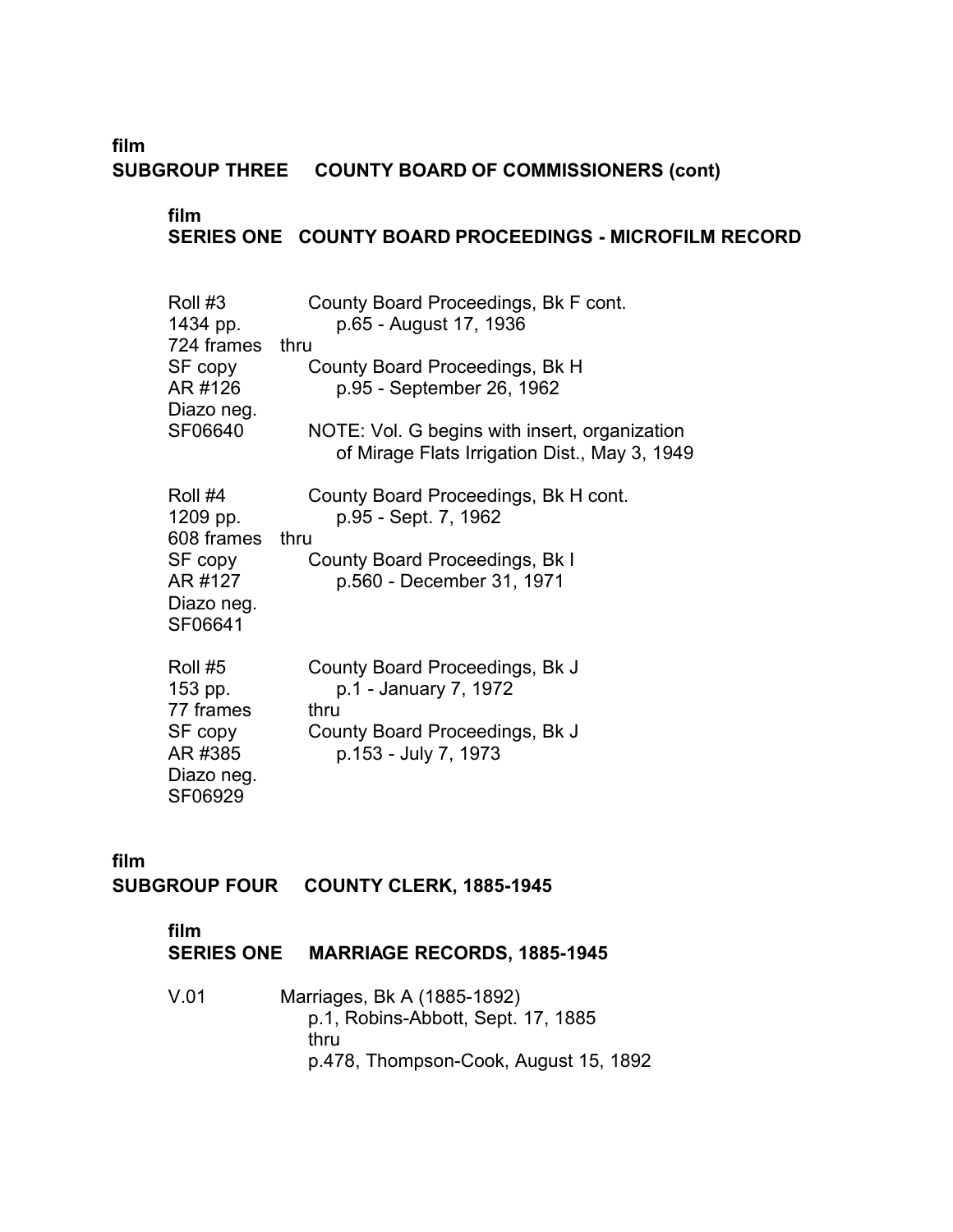**film** �

## **SUBGROUP FOUR COUNTY CLERK (cont)** �

| film<br><b>SERIES ONE</b> | <b>MARRIAGE RECORDS (CONT)</b>                                                                                          |
|---------------------------|-------------------------------------------------------------------------------------------------------------------------|
| V.02                      | Marriages, Bk B (1892-1901)<br>p.1, Peterson-Rucker, August 18, 1892<br>thru<br>p.478, McClain-Brownlee, August 8, 1901 |
| V.03                      | Marriages, Bk C (1901-1911)<br>p.1, Hunter-Johnson, August 26, 1901<br>thru<br>p.480, Litjens-Smith, Jan. 18, 1911      |
| V.04                      | Marriages, Bk D (1911-1918)<br>p.1, Tinnin-Antenen, Jan. 16, 1911<br>thru<br>p.578, Gardner-Parks, Dec. 27, 1918        |
| V.05                      | Marriages, Bk E (1919-1923)<br>p.1, Brown-Wilson, Jan. 13, 1919<br>thru<br>p.583, Murphy-Rauck, June 28, 1923           |
| V.06                      | Marriages, Bk F (1923-1933)<br>p.1, Carner-Mannix, August 28, 1923<br>thru<br>p.457, Lind-Bolzer, Feb. 10, 1933         |
| V.07                      | Marriages, Bk G (1933-1940)<br>p.1, Nelson-Nowka, March 22, 1933<br>thru<br>p.600, Coffro-Novotny, Oct. 2, 1940         |
| V.08                      | Marriages, Bk H (1940-1946)<br>p.1, Richards-St. John, Oct. 3, 1940<br>thru<br>p.500, Murdock-Goosen, May 23, 1945      |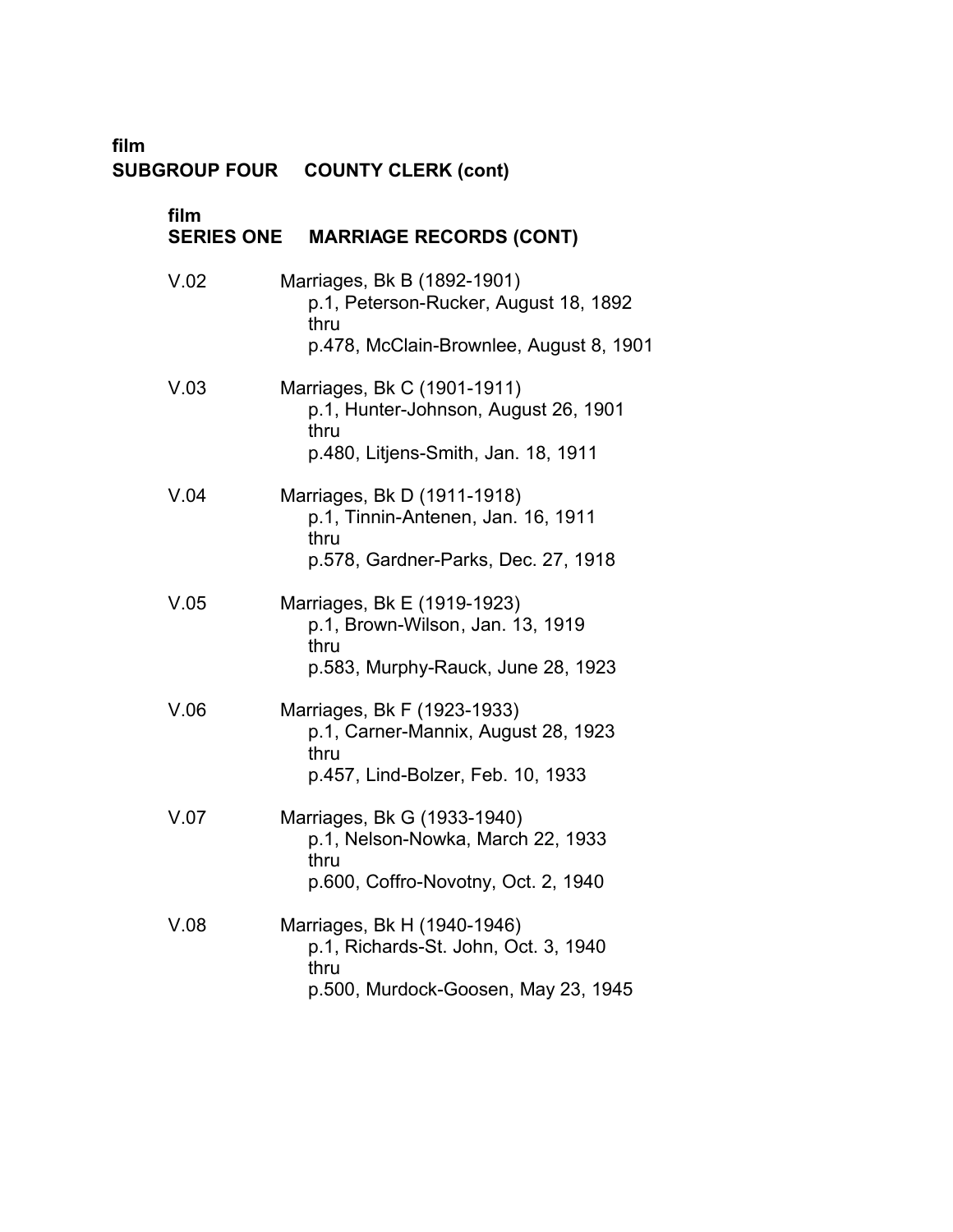**film SUBGROUP FOUR COUNTY CLERK (cont)**

> **film SERIES ONE MARRIAGE RECORDS - MICROFILM RECORD**  Roll #1 Item #1 - Marriages, Bk A (1885-1892), indexed 1596 pp. Index, A-Z (53 pp) 838 frames thru GSU Project Item #3 - Marriages, Bk C (1901-1911), indexed # p.480, Litjens-Smith, January 18, 1911 Roll #2 Item #1 - Marriages, Bk D (1911-1918), indexed 1790 pp. Index, A-Z (56 pp) 822 frames thru GSU Project Item #3 - Marriages, Bk F (1923-1933), indexed # p.457, Lind-Bolzer, February 10, 1933 NOTE: Vol. D, pp. 579-581 are blank Vol. E, pp. 529-582 have numerous blank and unused pages. Page 584 is blank Vol. F, pp. 458 & 459 are blank Roll #3 Item #1 - Marriages, Bk G (1933-1940), indexed 1218 pp. Index, A-Z (61 pp.) 1231 frames thru GSU Project Item #2 - Marriages, Bk H (1940-1946), indexed # p.500, Murdock-Goosen, May 23, 1945

#### **film**

### **SERIES TWO PROFESSIONAL REGISTERS, 1886-1930**

| V.01 | Physician=s Register (Indexed)<br>p.1 - William W. Claybaugh, Dec. 6, 1886<br>thru<br>p.25 - Edward Taylor Julian, July 17, 1891 |
|------|----------------------------------------------------------------------------------------------------------------------------------|
| V.02 | Physician=s Register (indexed)<br>Inserts (start of volume), 1901-1921<br>Cover pp., Feb. 19, 1903 - Apr. 26, 1904               |
|      | V.2 cont. on next page                                                                                                           |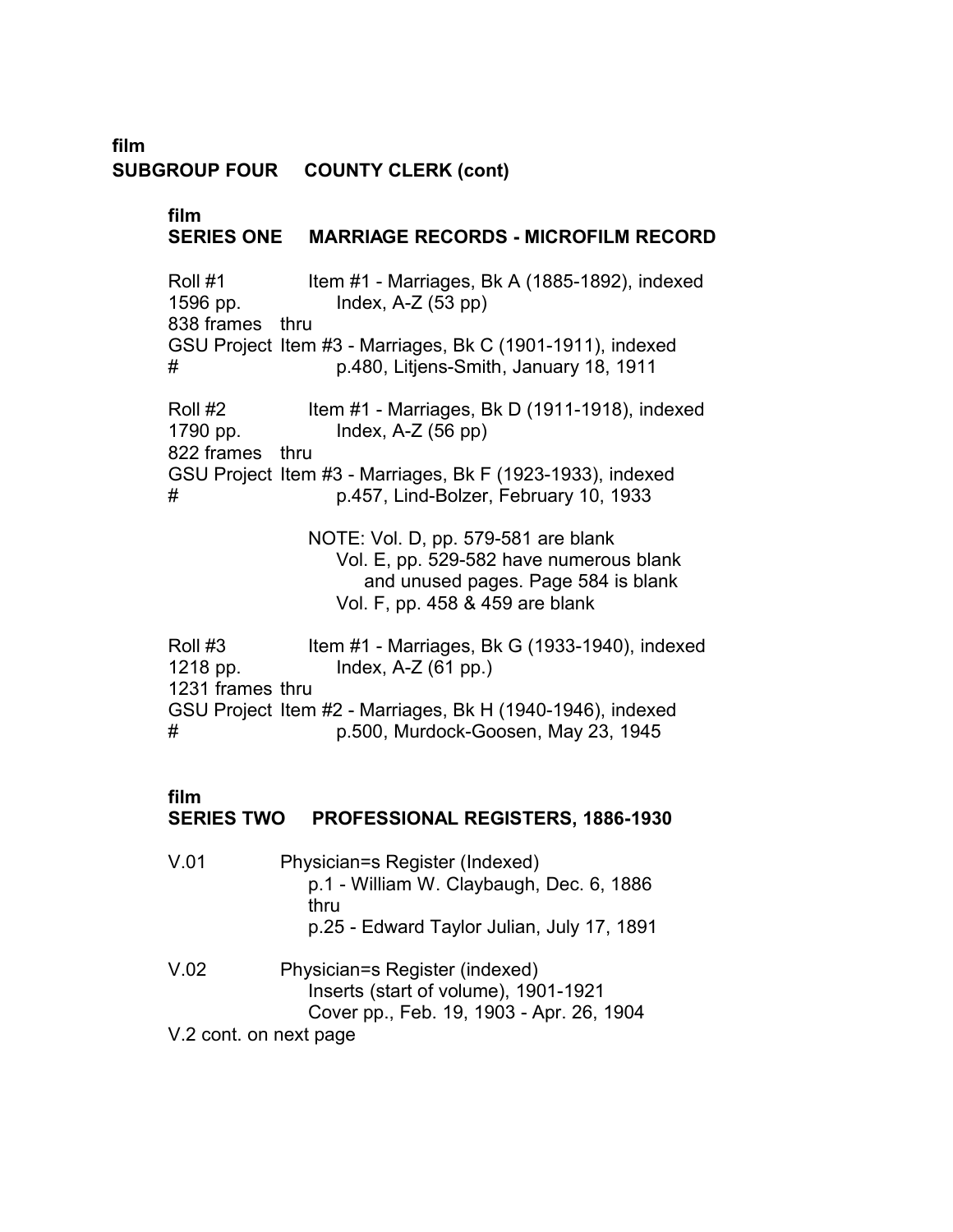**film**

# **SUBGROUP FOUR COUNTY CLERK (cont)**

| film<br><b>SERIES TWO</b> | <b>PROFESSIONAL REGISTERS (cont)</b>                                                                                                  |
|---------------------------|---------------------------------------------------------------------------------------------------------------------------------------|
| V.02                      | Physician=s Register V.1, 1891-1921 (cont)<br>p.1 - Charles G. Elmore, Aug. 21, 1891<br>thru<br>p.71 - Laird W. Elwood, July 15, 1914 |
| V.03                      | Embalmer=s Register, 1900-1915 (indexed)<br>p.1 - W. W. Albert, Jan. 15, 1900<br>thru<br>p.23 - John W. Grubb, Aug. 9, 1915           |
| V.04                      | Optometry Register, 1908<br>p.1 - C. A. Waterman, Jan. 1, 1908                                                                        |
| V.05                      | Nurses= Register, 1921-1926 (indexed)<br>p.1 - August 9, 1921<br>thru<br>p.4 - March 4, 1926                                          |
| film<br><b>SERIES TWO</b> | <b>PROFESSIONAL REGISTERS - MICROFILM RECORD</b>                                                                                      |

| Roll #1A                   |      |                                 |
|----------------------------|------|---------------------------------|
| fr. #585                   | V.1  | Physician=s Register, 1886-1891 |
| 191 pp.                    | thru |                                 |
| 121 frames V.5             |      | Nurse=s Register, 1921-1926     |
| #20,202                    |      |                                 |
|                            |      | NOTE: V.2 begins at frame #614  |
|                            |      | V.3 begins at frame #671        |
|                            |      | V.4 begins at frame #690        |
|                            |      | V.5 begins at frame #693        |
|                            |      |                                 |
| V.06-07 (not on microfilm) |      |                                 |
|                            |      | Dental Registers, 1886-1930     |

(found in Brown Co. files) �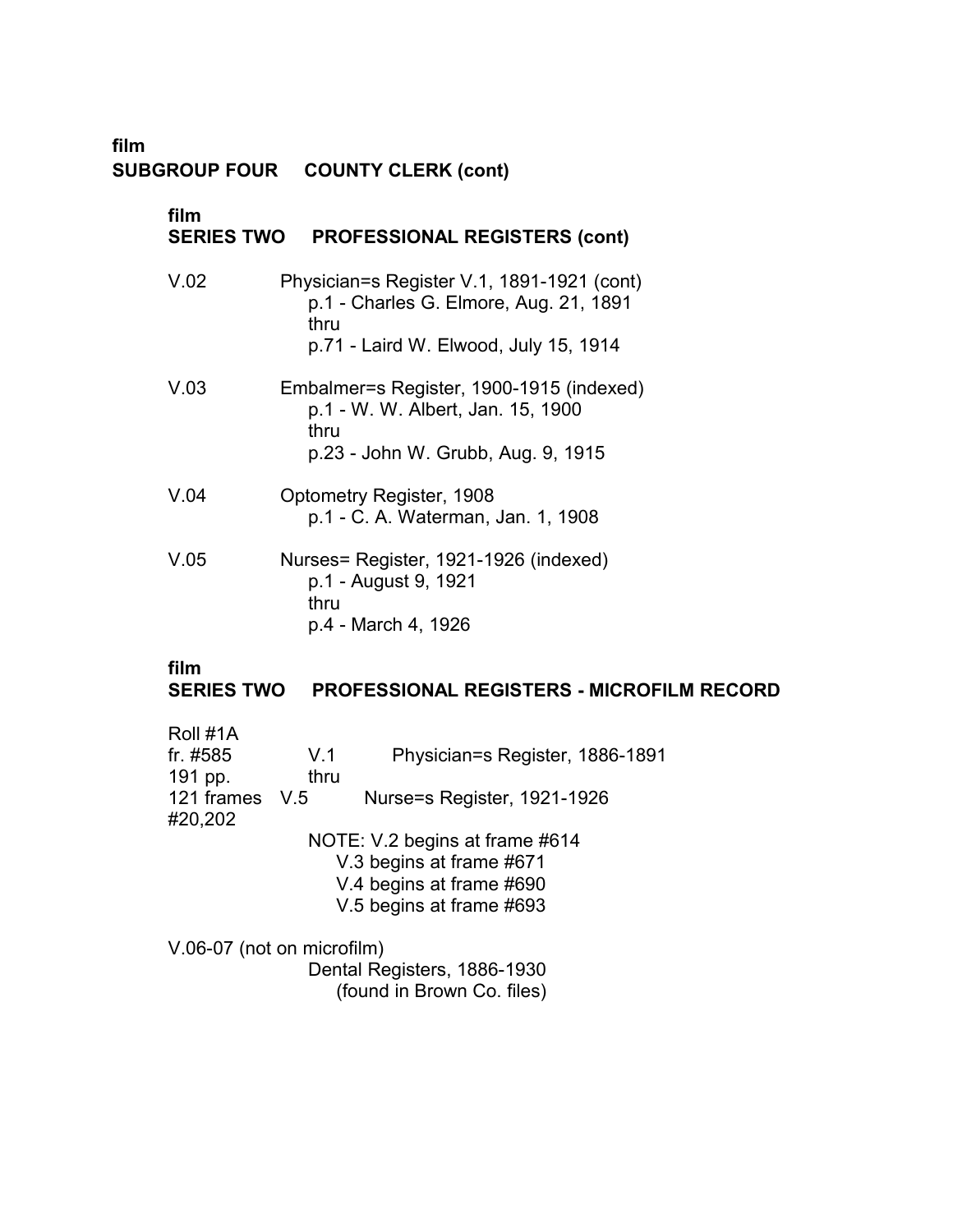### **film SUBGROUP FIVE REGISTER OF DEEDS, 1885-current**

The bulk of records of this office exist on security microfilm. Contact the county courthouse for access to these records.

**film SERIES ONE PLAT BOOKS, 1909-1918** �

SG3, Roll 4 Sheridan County Atlas, 1909-1918

**film** 

**SUBGROUP SIX COUNTY COURT, 1885-1912** 

### **SERIES ONE PROBATE RECORDS**

The probate records of the county exist on security microfilm. Contact the county courthouse for this record.

# **film SERIES TWO COUNTY COURT DOCKETS, 1885-1912** �

| V.01 | Judge=s Docket A, 1886-1894<br>pp.1-143, C. Patterson, Judge<br>p.1 - Chamberlin vs. Conrad et al, 1/22/1886<br>thru<br>p.143 - Homus vs. Hall, May 26, 1891 |
|------|--------------------------------------------------------------------------------------------------------------------------------------------------------------|
|      | pp.144-211, H. M. Bullock, Judge<br>p.144 - Freese et al vs. Jules Sandoz,<br>July 23, 1891<br>thru                                                          |
|      | p.211 - Cramer vs. Johnson et al, Dec. 21, 1893                                                                                                              |
|      | pp.212-238, L. A. Brooks, Judge<br>p.212 - Cramer vs. Johnson et al, 1/5/1894<br>thru<br>pp.238 - Chamberlin vs. Hake, 8/23-11/5/1894                        |
| V.02 | Index to Judge=s Docket B., 1894-1912                                                                                                                        |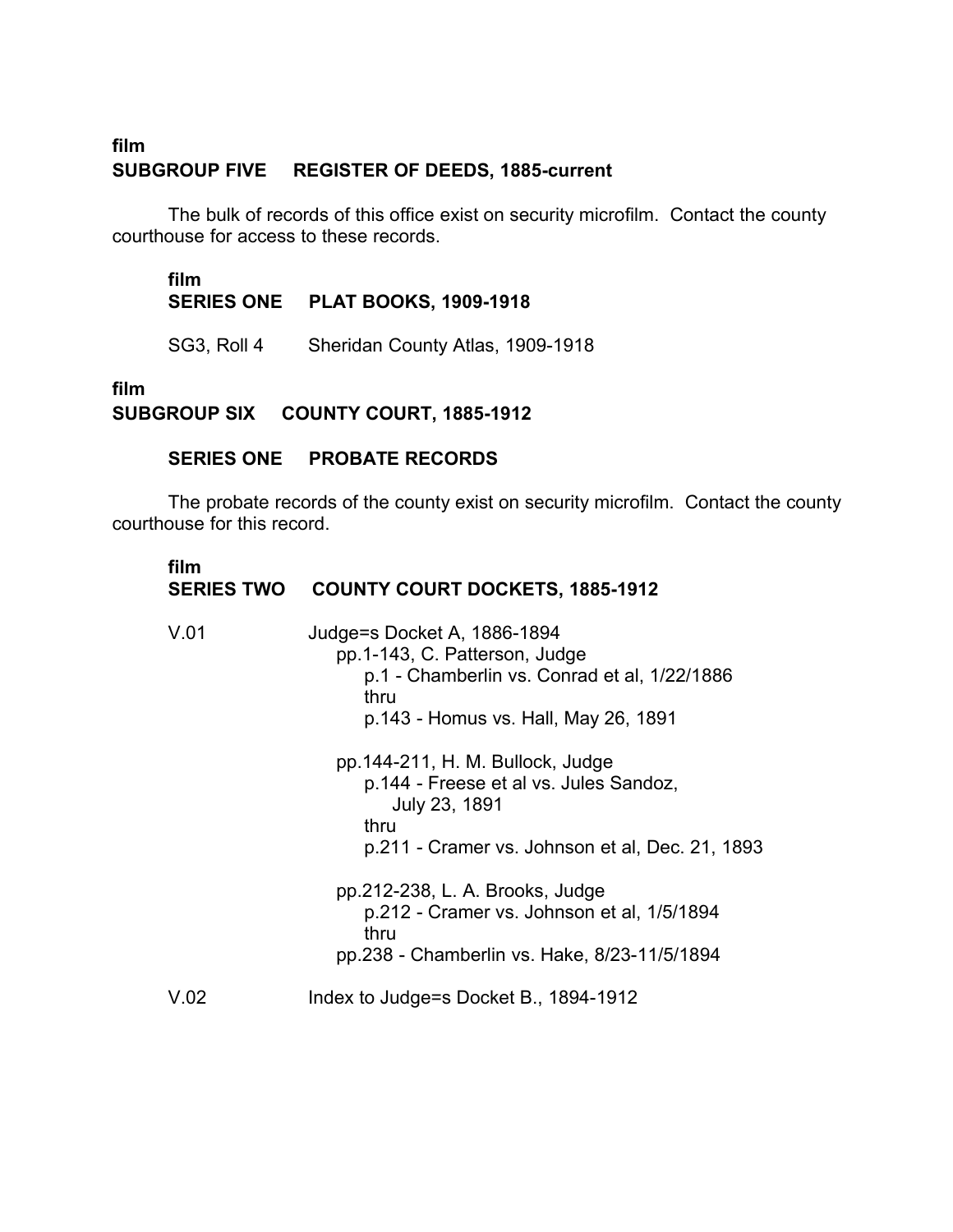## **film SUBGROUP SIX COUNTY COURT (cont)**

| film<br><b>SERIES TWO</b> | <b>COURT DOCKETS (cont)</b>                                                                                                                                                                                       |  |
|---------------------------|-------------------------------------------------------------------------------------------------------------------------------------------------------------------------------------------------------------------|--|
| V.03                      | Judge=s Docket B, 1894-1912 (double-sided pages)<br>pp.1-15A, L. A. Brooks, Judge<br>p.1 - Brink, receiver vs. Kinney, Sept 13, 1894<br>thru<br>p.15A - Alexander vs. Rushville Milling Co.,<br>November 19, 1899 |  |
|                           | pp.16-46, Charles P. Bresee, Judge<br>p.16 - Westover vs. Corbin, Jan. 24, 1896<br>thru<br>p.46 - Harrington vs. Wright, May 8, 1899                                                                              |  |
|                           | pp.47-51c, John Beely, Judge<br>p.47 - Enochs vs. Wilkerson<br>thru<br>p.51c - Minnesota Threshing Mfg Co vs. Ganow et<br>al, Jan. 15, 1900                                                                       |  |
|                           | pp.52-63c, H. J. Stanchfield, Judge<br>p.52 - Minnesota Threshing, cont., 1/15/1900<br>thru<br>p.63c - McKinley Lanning Loan & Trust vs.<br>Taylor, Oct. 19, 1901                                                 |  |
|                           | pp.63c-118c, J. H. Edmunds, Judge<br>p.63c - McKinley etc. cont., Dec. 2, 1901<br>thru<br>p.118c - Gordon State Bank vs. Ferdig<br>Nov. 14, 1912 - Dec. 5, 1912                                                   |  |
|                           |                                                                                                                                                                                                                   |  |

## **film**

### **SERIES TWO COURT DOCKETS - MICROFILM RECORD**

NOTE: The following dockets are targeted as court dockets � on microfilm. They are judge=s dockets. Also vol. one � goes through Nov. 5, 1894 (not 1899 as noted on film) � The dockets appear as series one on film. �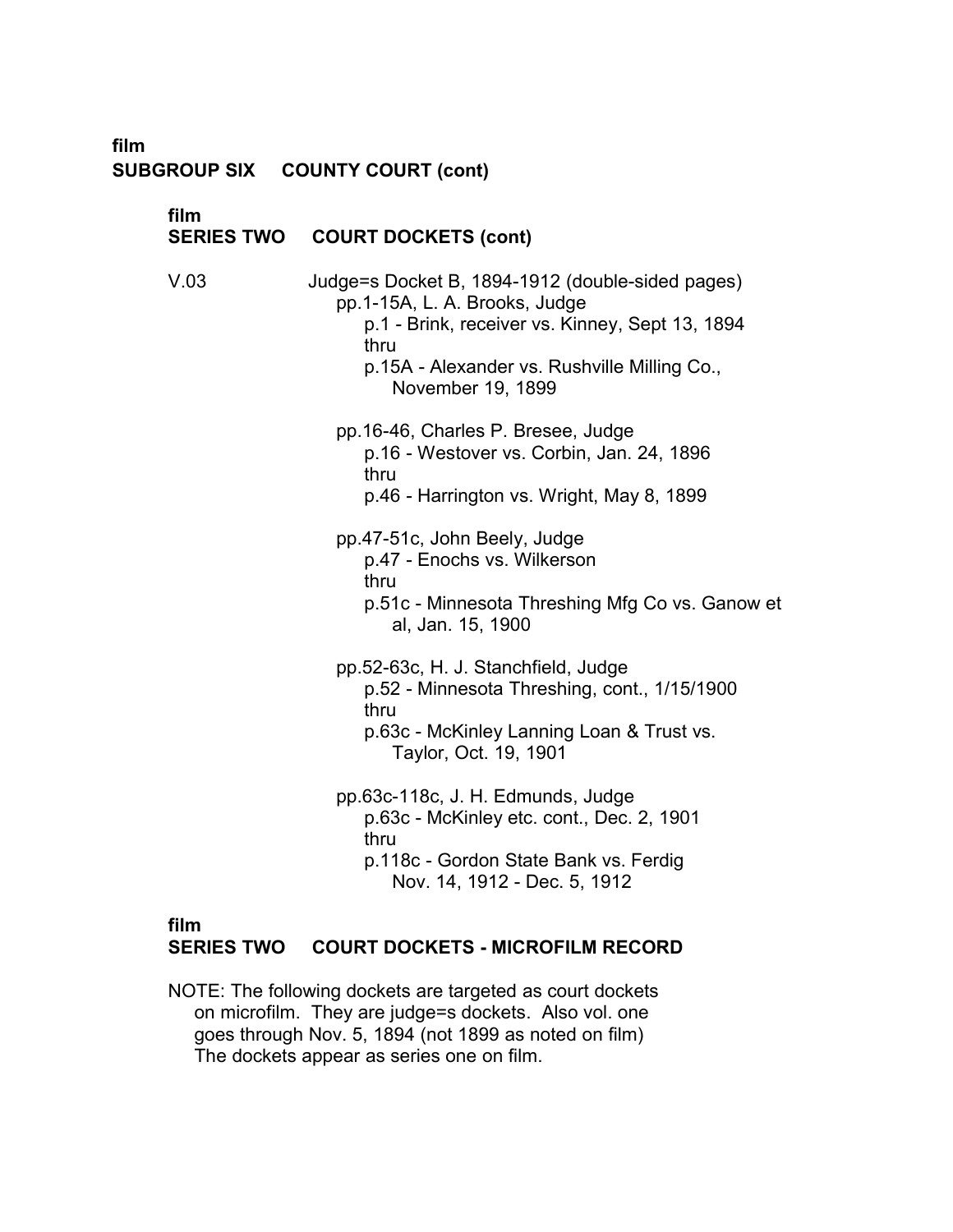### **film SUBGROUP SIX COUNTY COURT (cont)**

## **film** � **SERIES ONE COURT DOCKETS - MICROFILM RECORD**

| Roll #1A   |                                          |
|------------|------------------------------------------|
| fr. #009   | Judge=s Docket A, 1886-1894              |
| 525 pp.    | p.1, C. Patterson, Judge                 |
| 169 frames | Chamberlin v. Conrad et al (1/22/1886)   |
| #20,202    | thru                                     |
|            | Judge=s Docket B, 1894-1912              |
|            | p.118c, J. H. Edmunds, Judge             |
|            | McKinley Lanning Loan & Trust vs. Taylor |
|            | December 5, 1912                         |

NOTE: Judge=s Docket B begins at frame #281

### **SUBGROUP SEVEN DISTRICT COURT**

#### **SERIES ONE NATURALIZATION RECORDS**

**Contact the county District Court** 

### **SERIES TWO GENERAL INDEXES AND CALENDARS, 1885-CURRENT**

**Contact the county District Court** 

**SERIES THREE APPEARANCE DOCKETS, 1885-CURRENT** 

**Contact the county District Court** 

**SERIES FOUR CIVIL DOCKETS, 1885-CURRENT**

**Contact the county District Court** �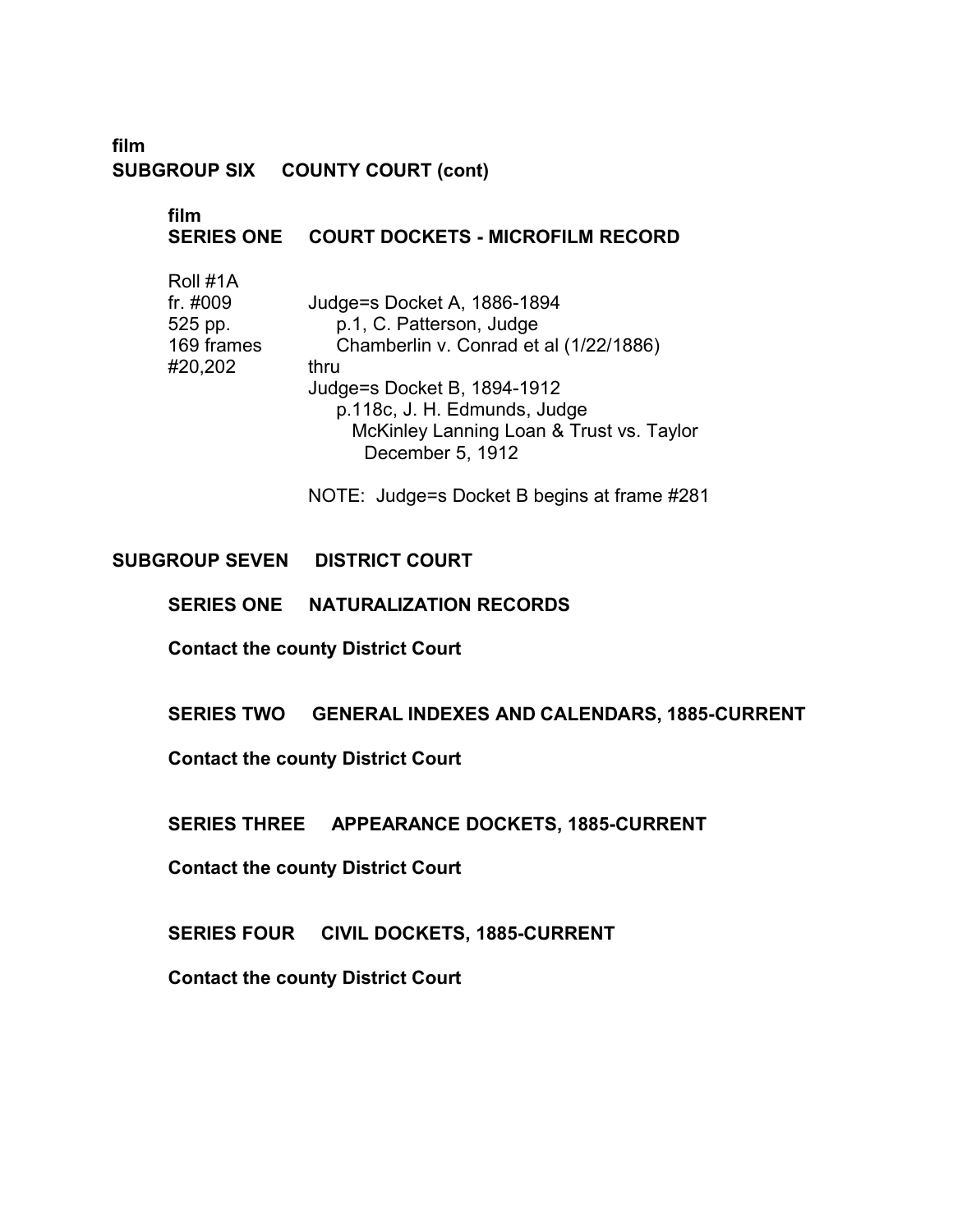#### **SUBGROUP SEVEN DISTRICT COURT (cont)**

**SERIES FIVE CRIMINAL DOCKETS, 1885-CURRENT** 

**Contact the county District Court** 

**SERIES SIX CIVIL & CRIMINAL CASE FILES, 1885-current** 

**Contact the county District Court** 

**SERIES SEVEN JUDGEMENT & EXECUTION DOCKETS** 

**Contact the county District Court** 

**SERIES EIGHT STATE TAX SUIT, 1905** 

**Contact the county District Court** 

### **SERIES NINE MISCELLANEOUS, 1907-1963**

NOTE: The following volumes are targeted for the County Court on microfilm in error.

| Roll #1A |                                   |
|----------|-----------------------------------|
| fr. #502 | Jury Lists, Sept 1907 - Feb. 1958 |
| 137 pp.  |                                   |
| fr. #572 | Jury Lists, Mar. 1958 - 1963      |
| 16 pp.   |                                   |
| #20,202  |                                   |

**SUBGROUP EIGHT SUPERINTENDENT OF SCHOOLS** 

**SERIES ONE SCHOOL CENSUS, 1885-current** 

**Contact the county clerk**